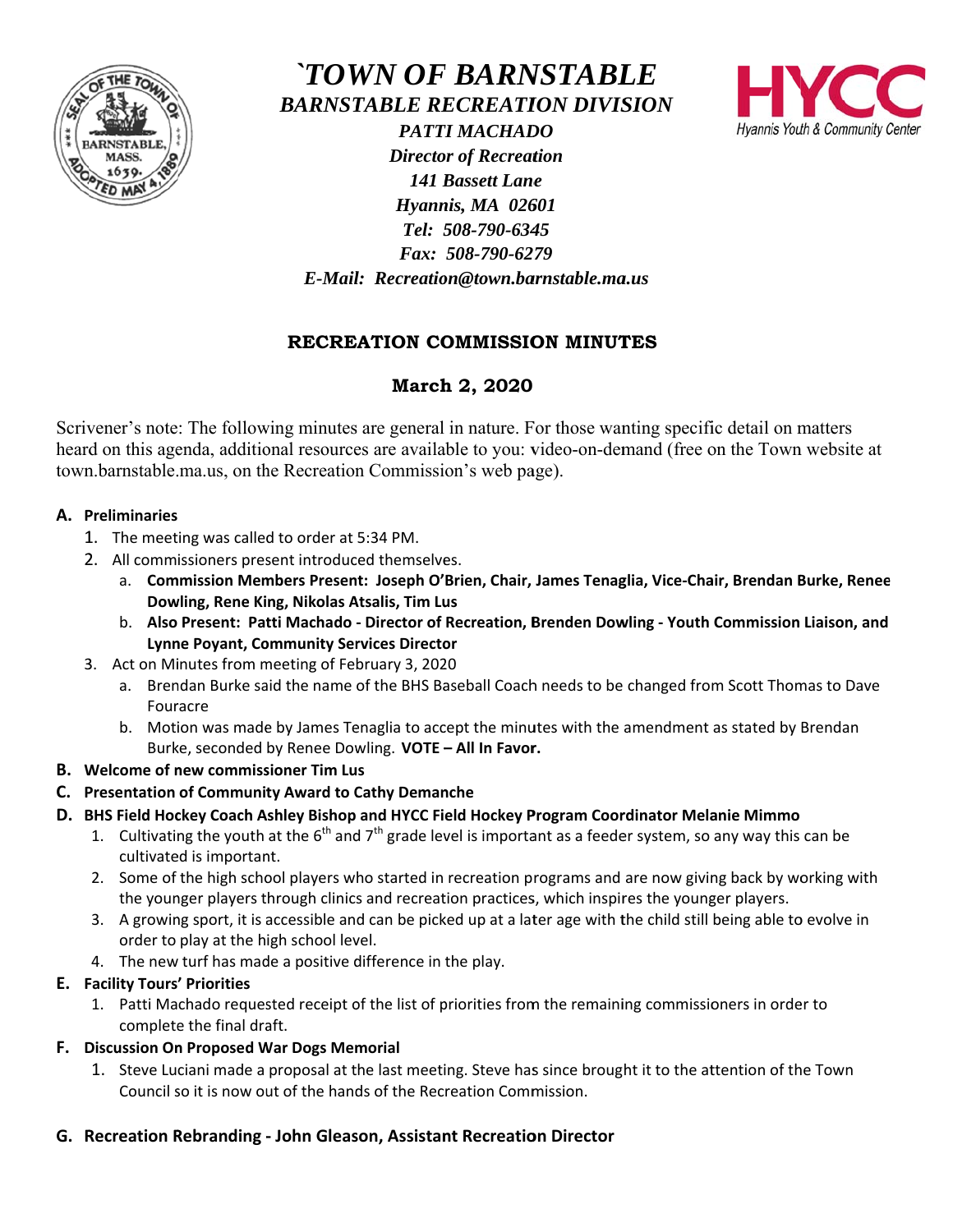- 1. To support the process of rolling out a new logo, John attended classes at the Baltimore NRPA Conference including the reimaging, redefining, and re-energizing of the brand as well as the importance of branding.
- 2. The brand is our reputation so the new logo will be a visual expression and unifying symbol to help solidify that. It will be centered around our shared values and our core promises.
- 3. Core Promises Reach, Engagement, Affordability, and Diversity
- 4. Shared Values Safety, Excellence, Educate, Inclusion, Fun, Community, Health and Wellness, Memories
- 5. Current Slogan Where The Fun Begins. Proposed Connecting The Community
- 6. RFQs presented to multiple Graphic Designers. Shea Cadrin was chosen from the two finalists.
- 7. Design to reflect Movement and to include Colors of red, blue, yellow, and green.
- 8. Logo ideas that the division liked were shown to her.
- 9. Hoping to have logo options back in 30 days.

### **H. Staff Report – Patti Machado (Handout A)**

- 1. Administration
	- a. RFP for the beach mobile concessions (Perry's Last Stand) went out and will be back shortly. The HYCC RFP (Casual Gourmet) is being worked on.
	- b. Applications for summer employment are online.
	- c. All staff at the HYCC have had ALICE training ALERT, LOCKDOWN, INFORM, COUNTER, EVACUATE
	- d. Tours are almost all done, just waiting for the priorities.
		- i. Cotuit concerns from tour have been dealt with and are gone.
		- ii. Osterville Elementary School playground has been removed.
		- iii. Osterville Bay tennis courts have been removed. Field will be started in the fall after Little league finishes up.
	- e. Spring registration began and is ongoing. **(Brochure Handout B)**
	- f. John Gleason and David Anthony are working on forming formal user agreements.
- 2. Aquatics
	- a.Lifeguard tryouts are coming out.
	- b.Video currently being shown at BHS was shown to the commission.
- 3. HYCC
	- a. Lobster Pot is upcoming
	- b. Other seasons are winding down or finished
	- c. Cape & Island's All Star Basketball Game will be March 15<sup>th</sup>
	- d. After School Program
		- i. Visitors to the program Hyannis Fire Dept, Barnstable Police, Children's Cove, Yoga comes once a month, JFK Museum comes in every Monday, Tick Safety coming up next month, DNR will come in with the taxidermy
	- e. Special Olympics Bowling Team will be going to Worcester to compete.
	- f. UConn Game was attended
	- g. Summer Leisure Program registration begins March  $17<sup>th</sup>$  either online or in person.
- 4. Youth Commission Brenden Burke
	- a.  $7<sup>th</sup>$  Grade Youth Summit to be held March 20<sup>th</sup> at 4 Cs.
	- b. Youth Job Fair with 38 vendors will be held March  $4<sup>th</sup>$  from 2:00-4:30 PM.
		- i. Warren Rutherford from Executive Suites to explain the laws.
		- ii. Mass Hire how to fill out an application, how to get a social security card and work permit.
		- iii. RTA will talk about how to get to/from work and explain the app. Language barrier has been bridged through the Multi-Cultural room
	- c. Mark Beal will be a new Youth Commissioner and his process is almost complete.
	- d. Barnstable Vaping Council is close to finalizing a grant.
	- e. One Love will be held on April  $9^{th}$  at BHS and May 22 $^{nd}$  at Sturgis East/West
- 5. Red Cross announced that their Heroes For The Year will be awarded to The Cole foundation.

## **I. Liaison's Reports**

- 1. CPC James Tenaglia
	- a. Currently no active recreation applications
	- b. Annual CPC meeting is March  $16<sup>th</sup>$  and he would like to bring the draft list of priorities to the meeting.